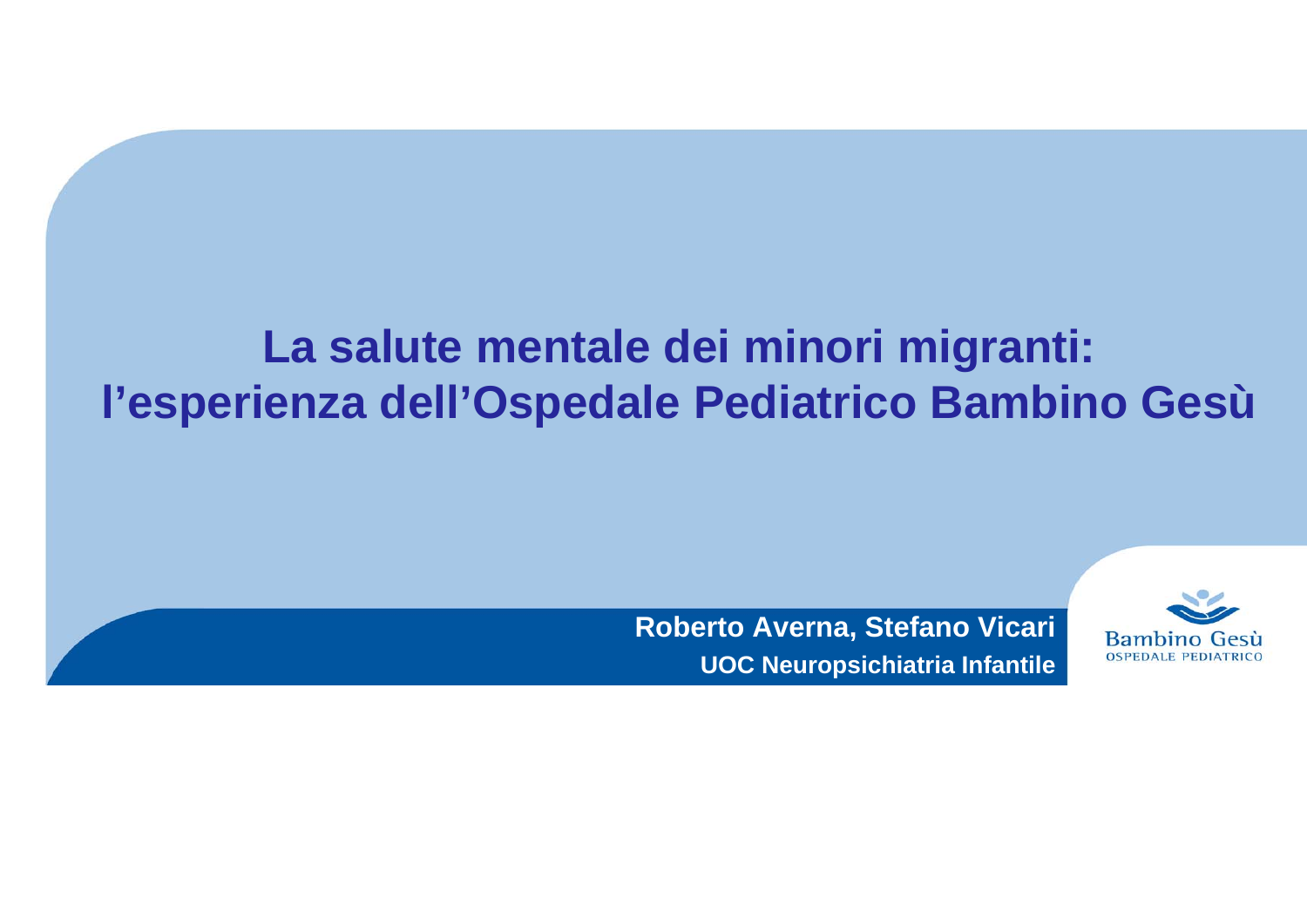

- La salute mentale in età evolutiva
- La salute mentale nei migranti in età evolutiva
- Emergenza psichiatrica nei migranti ricoverati all'OPBG
- I migranti non accompagnati ricoverati all'OPBG
- Progetto Care

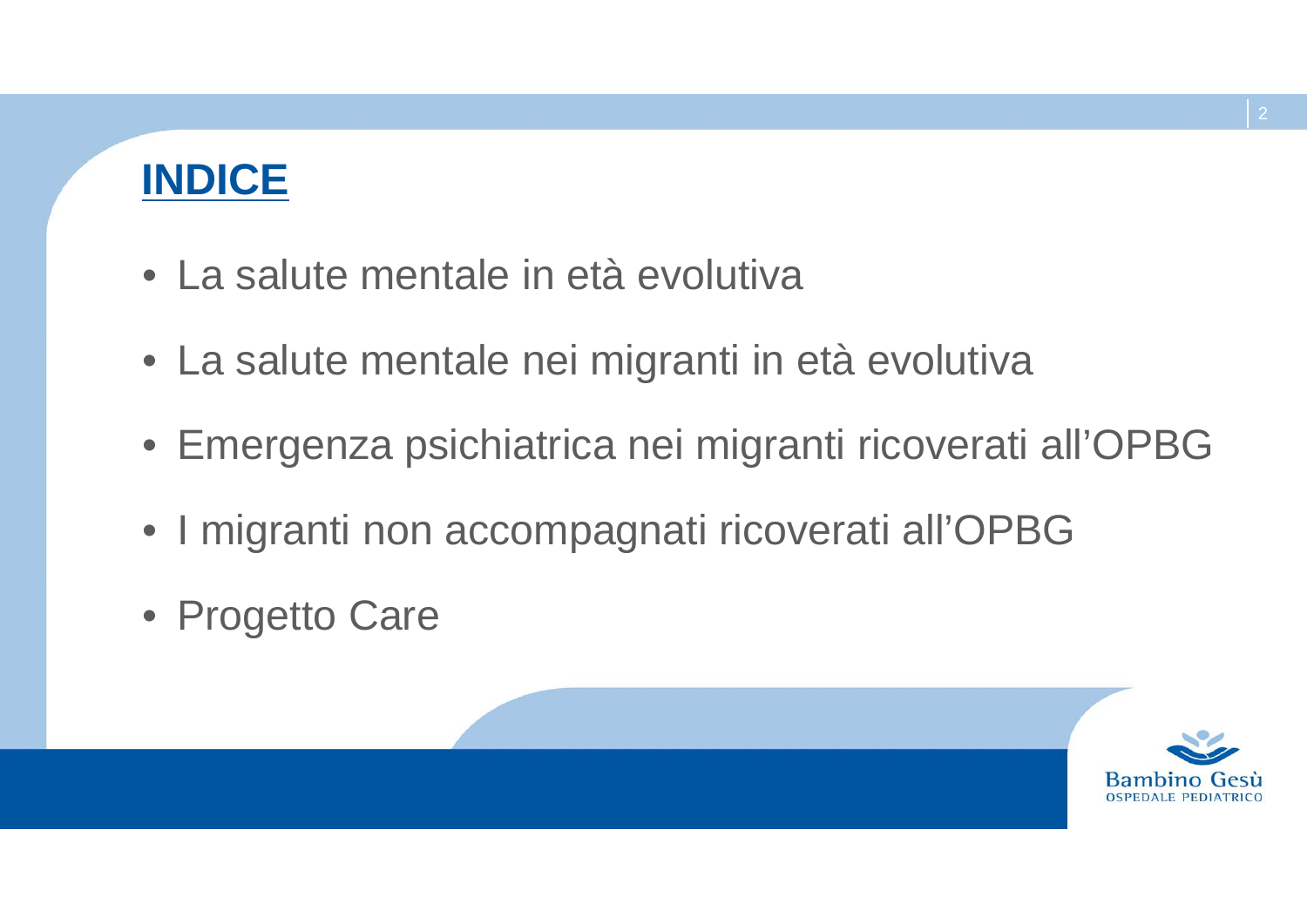### **La salute mentale in età evolutiva**

- Il **7-10%** di bambini e adolescenti è esposto al rischio di una malattia psichiatrica (WHO)
- La prevalenza nella popolazione generale è stata stimata intorno al **20%** (Bird, 1996; Verhulst, 1995)
- Esordio dei disturbi mentali entro i **25** anni nel **75%** dei casi (Patel, Fisher et al., 2007)
- Il **picco d'incidenza** delle patologie psichiatriche si ha tra i **12** ed i **35** anni (Patel, Fisher et al., 2007)



**OSPEDALE PEDIATRICO**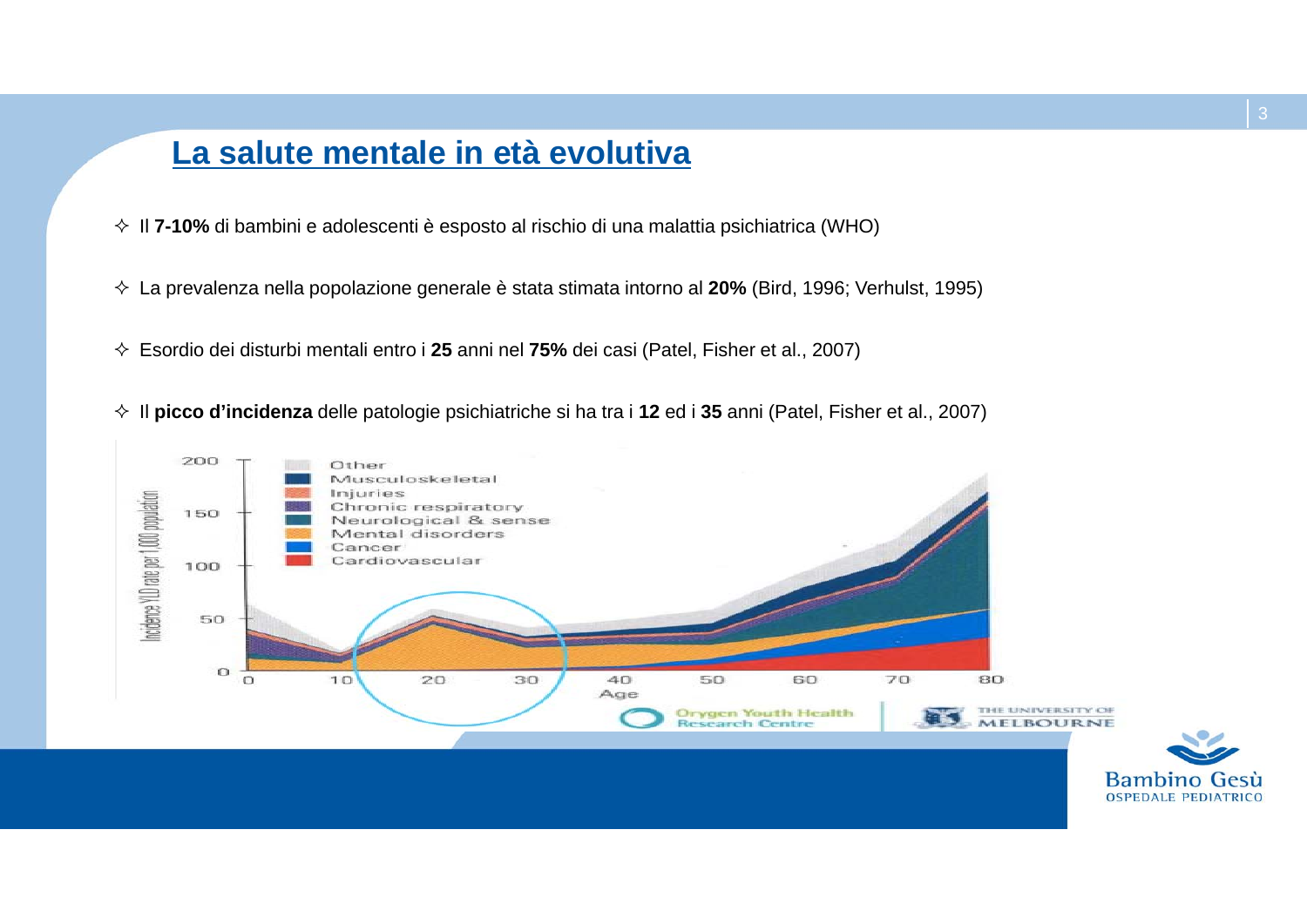### **La salute mentale dei migranti in età evolutiva**



•

- • Europe is experiencing the largest movement of people since the Second World War.
- •**More than 1.2 million** people applied for asylum in the European Union
- … **more than half of those showed signs of mental disorder** (PTSD, anxiety, depression or schizophrenia)
- • It is a public-health tragedy and it's a scandal that it is not recognized as such, as a physical epidemic would be
- • Three windows of extreme stress for refugees: the violent traumas in their home countries; the journey itself; and the arrival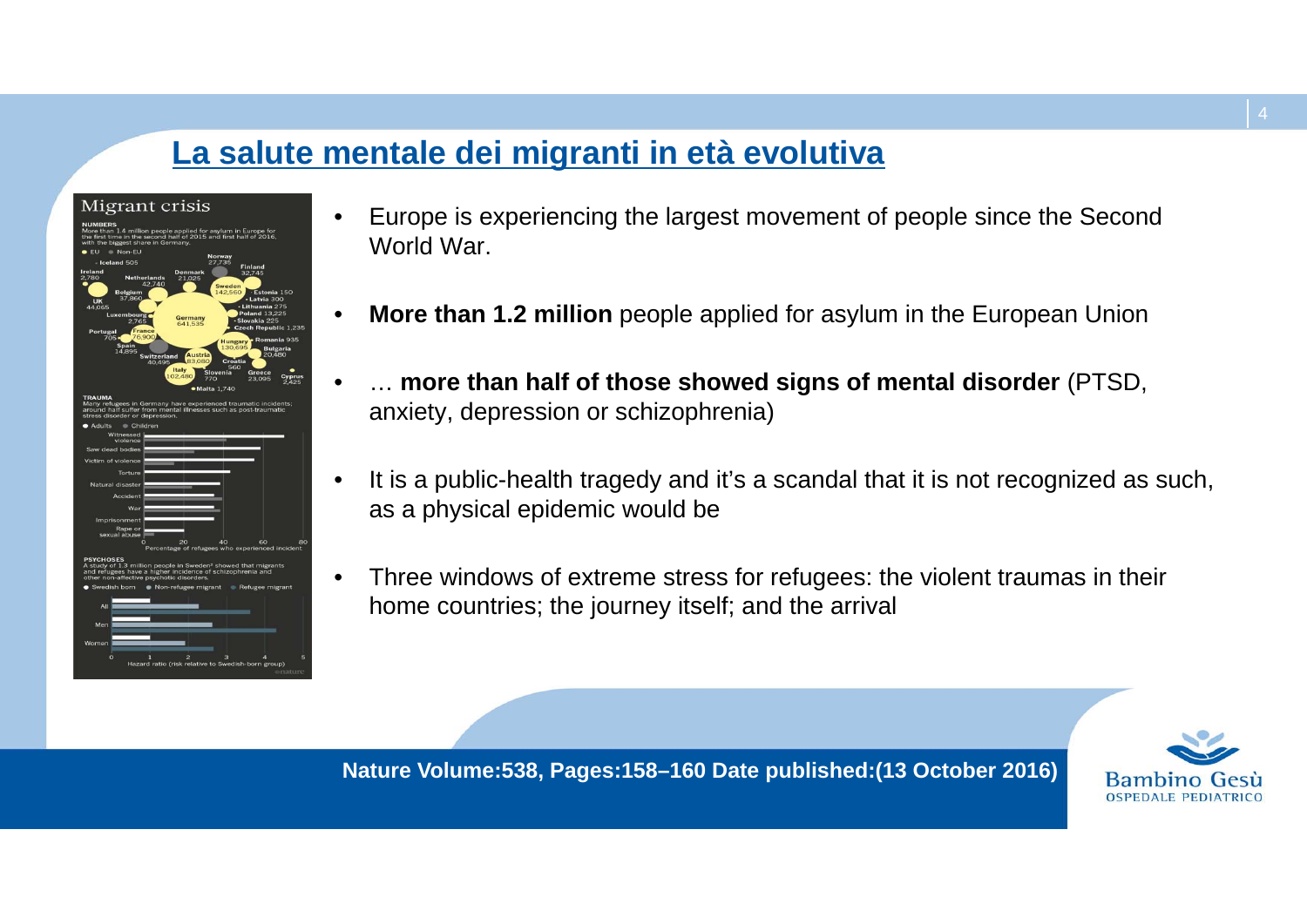### Mental Health Effects of Premigration Trauma and Postmigration Discrimination on Refugee Youth in Canada

Morton Beiser, CM, MD, FRCP,\*† and Feng Hou, PhDt

• Trauma alone probably does not tell the whole story of refugee and migrant mental health disadvantage

•This disadvantage tends to be transmitted across generations together with increased mental health risk

•Youth attributes such as self-esteem also affect mental health

•Self-esteem is composed of the **perception of being able to perform school and home related tasks** and of the **confidence about making and keeping friends**

•Perceived welcome in schools and neighborhoods is also salient for mental health

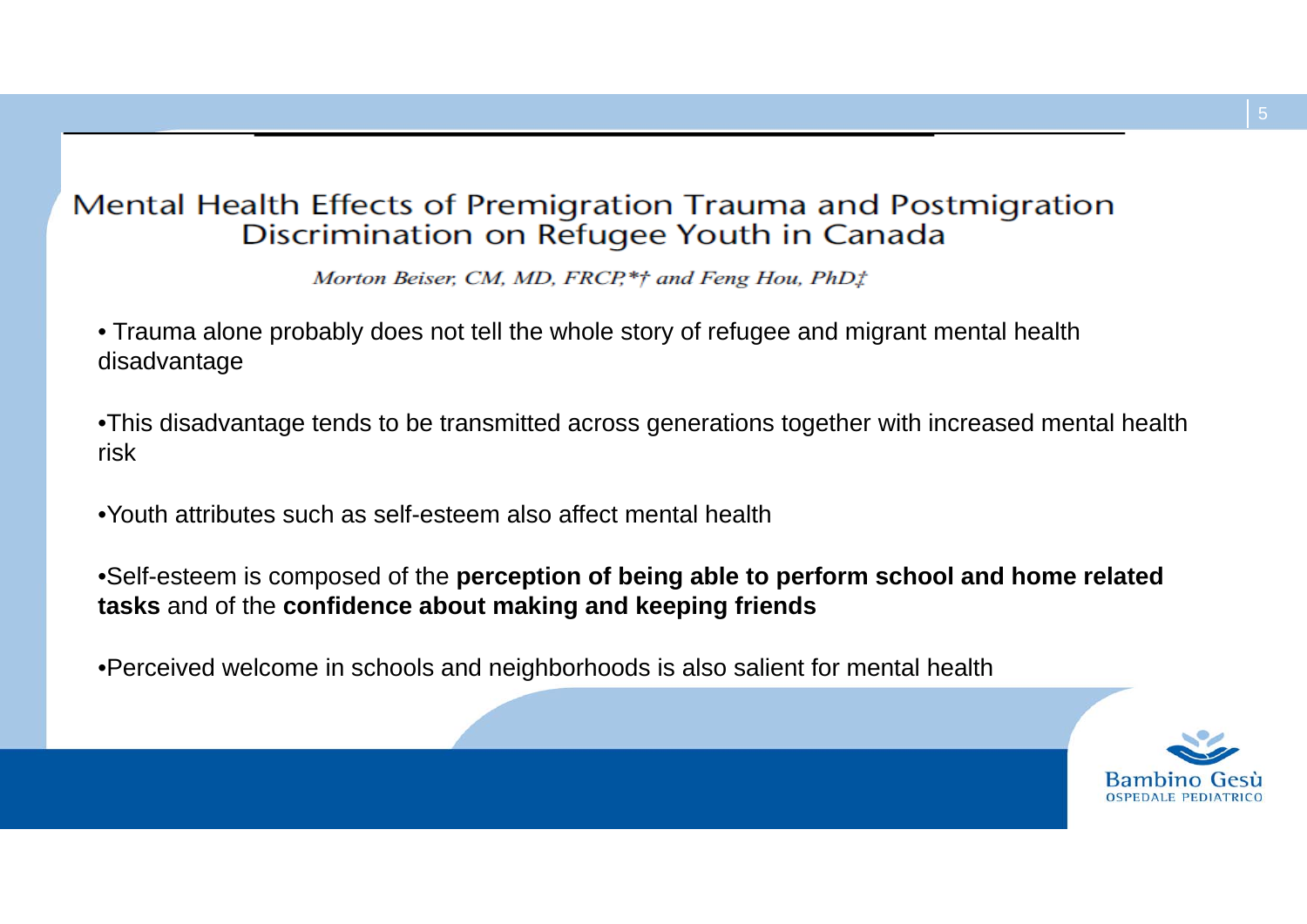Neuropsychiatr (2017) 31:1-7 DOI 10.1007/s40211-016-0213-v



vereinigt mit psychiatrie & psychotherapie

### **Psychiatric emergencies of minors with and without** migration background

Türkan Akkaya-Kalayci · Christian Popow · Thomas Waldhör · Dietmar Winkler · Zeliha Özlü-Erkilic

• Migration and poverty increase the risk of developing **psychosocial disorders** in children and adolescents

•Cultural, linguistic, familial and religious differences limit **acceptance by the host population** and limit participation in common cultural activities

•… increasing the risk of **mental health disorders**, such as affective, anxiety and psychosomatic disorders

• children and adolescents with migration background avoid **attending mental health care, medication and psychoterapy**. This may lead to increased utilization of **emergency psychiatric care**

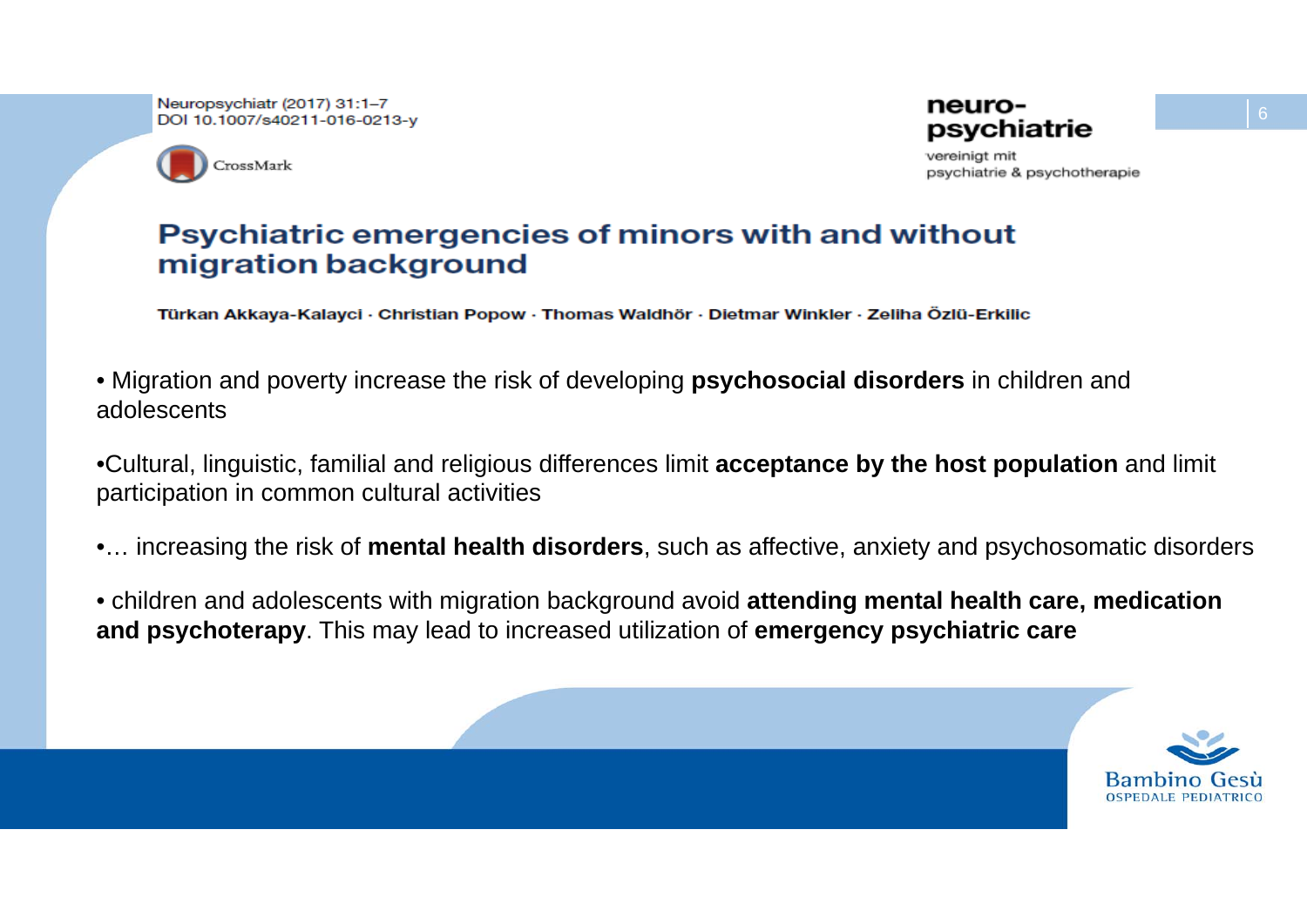## **Procedure sanitarie OPBG**



#### 3.2 Intervento

#### a) Minore in condizioni di abbandono

Il Servizio Sociale si attiva con i servizi del territorio (Servizi Sociali Territoriali Tutore -) e con gli organi giudiziari competenti (Tribunale per i Minorenni, Giudice Tutelare, etc.) per le comunicazioni e l'acquisizione degli atti necessari alla tutela personale e giuridica del minore. Ogni atto inviato dalle o alle Autorità giudiziarie deve essere visionato e siglato dal Medico di tumo della Direzione Sanitaria. Le richieste di documentazione e informazioni sanitarie da parte degli organi giudiziari e/o tutore devono essere inviate alla Direzione Sanitaria che provvede (medico legale - medico di tumo) a predisporre ed inviare la documentazione richiesta (cartelle cliniche - certificati - lettere di dimissione - relazioni su quesiti specifici).

#### b) Dimissione di minore in assenza dei genitori

Nel caso in cui i genitori, il tutore o chi esercita la responsabilità genitoriale siano assenti al momento della dimissione possono delegare una persona di loro fiducia. La delega deve contenere le seguenti informazioni: generalità del genitore/tutore, estremi di un documento del genitore/tutore (di cui si allega copia fotostatica), nominativo del delegato (che deve essere munito di un documento di riconoscimento: carta di identità, od ogni altro documento equipollente ai sensi del DPR 445/00 art 35 comma 2), assunzione di responsabilità di affidare il minore al delegato al momento della dimissione Sono accettate, soprattutto nel caso di genitori che si trovano all'estero, o impossibilitati per gravi motivi anche deleghe a mezzo di Fax o e-mail

Il personale sanitario dell'UO/Servizio che dimette il paziente, prima di affidare il minore a persona diversa dai genitori/tutore, verifica che si tratti di persone delegate dai genitori/tutore medesimi (cf.r. procedura 01.01.77 "RAPIMENTO/SOTTRAZIONE/FUGA DI MINORE E MINORE AFFIDATO ALLA DIMISSIONE A GENITORI SBAGLIATI" paragrafo 3.2 e 3.2.1.), In queste situazioni complesse il personale sanitario che ha la responsabilità della dimissione del paziente può consultare la Direzione Sanitaria (medico in turno) e il Servizio Sociale. La Direzione Sanitaria, eventualmente con l'ausilio del Servizio Sociale, supporta il personale sanitario delle UU.OO./Servizi nei casi complessi o dubbi (genitore che si trova all'estero, genitore detenuto ... ).



#### 1. SCOPO

Lo scopo della presente procedura è definire la modalità di utilizzo dei servizi di mediazione culturale all'interno dell'Ospedale Pediatrico Bambino Gesù

#### 2. CAMPO DI APPLICAZIONE

La presente procedura si applica alle necessità linguistiche di tutti i pazienti stranieri ed è valida per tutte le Unità Operative e Servizi di tutte le sedi dell'Ospedale Pediatrico Bambino Gesù e per le case di accoglienza che afferiscono all'Ospedale

#### 3. DESCRIZIONE DELLE ATTIVITA'

Sono attive in OPBG due modalità complementari di mediazione culturale, che ne consentono l'espletamento 24 ore al giorno tutti i giorni della settimana, compresi i festivi

#### 3.1 Mediazione telefonica

Il servizio di mediazione culturale può essere richiesto, per oltre 100 lingue, con le modalità che  $1000000$ 

da un qualunque telefono dell'Ospedale o delle case di accoglienza digitare il 800432665, e rispondere alle domande poste in automatico. Il servizio è disponibile 24 ore al giorno tutti i giorni della settimana, compresi i festivi. Il mediatore risponde entro al massimo 5 minuti dalla chiamata. Le chiamate possono essere effettuate sia dal personale che dai familiari e sono registrate per motivi di sicurezza ed a garanzia della validità della traduzione.

#### 3.2 Mediazione in loco con presenza del mediatore culturale in Ospedale

La presenza in Ospedale del Mediatore culturale di persona è da preferire nelle seguenti situazioni, in mancanza delle quali ci si avvarrà della Mediazione telefonica

- 1. consenso informato all'atto chirurgico ed all'anestesia
- 2. comunicazione da parte del medico di informazioni essenziali
- 3 oritieită nalla advezziona dai familiari
- 4. altri eventuali atti di notevole rilevanza clinica.
- su richiesta del personale OPBG.

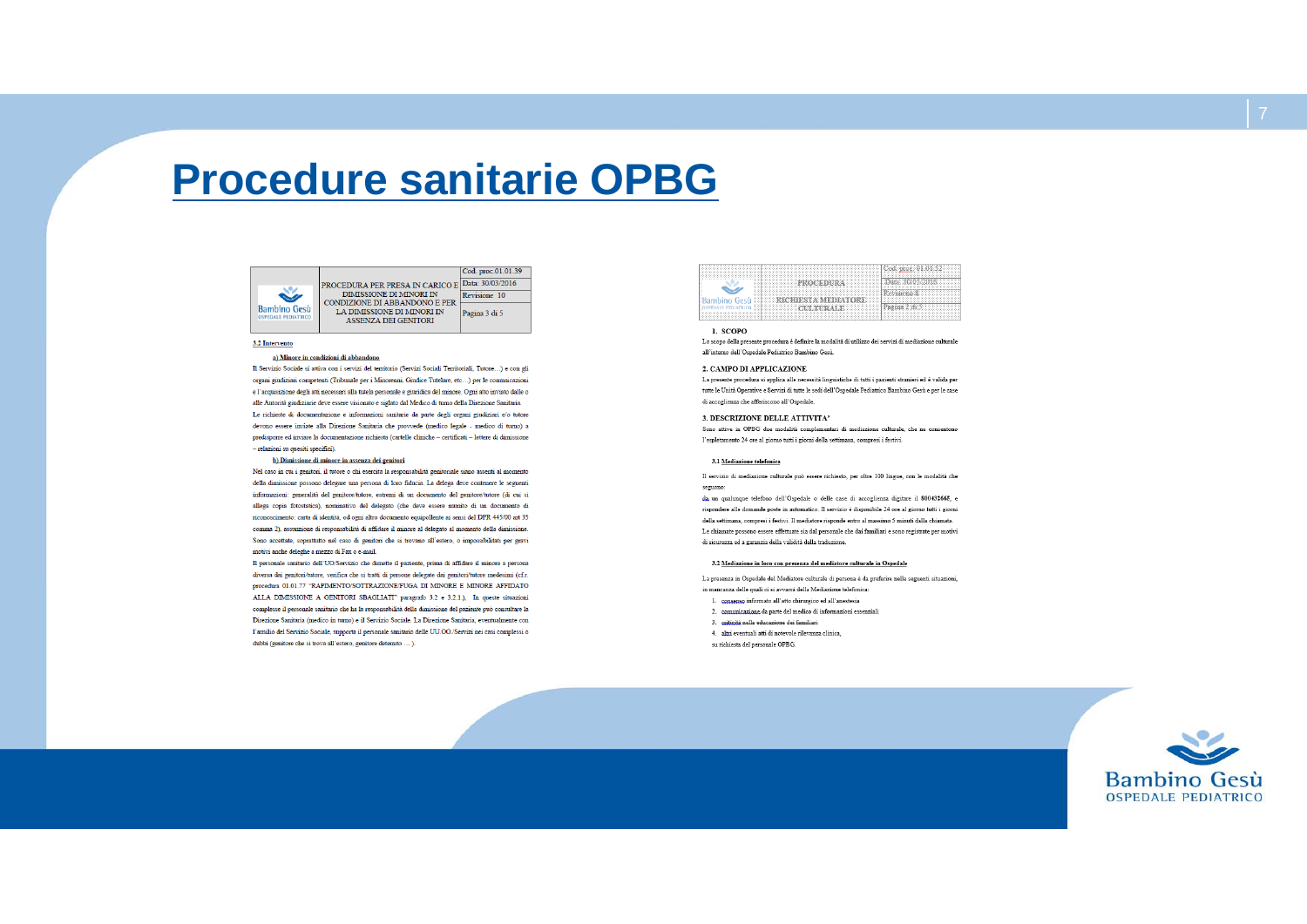## **Ricoveri da giugno 2014**





**NON MIGRANTI MIGRANTI MINON ACCOMPAGNATI**  africa sudamerica nord europa sud-est asiatico est europa

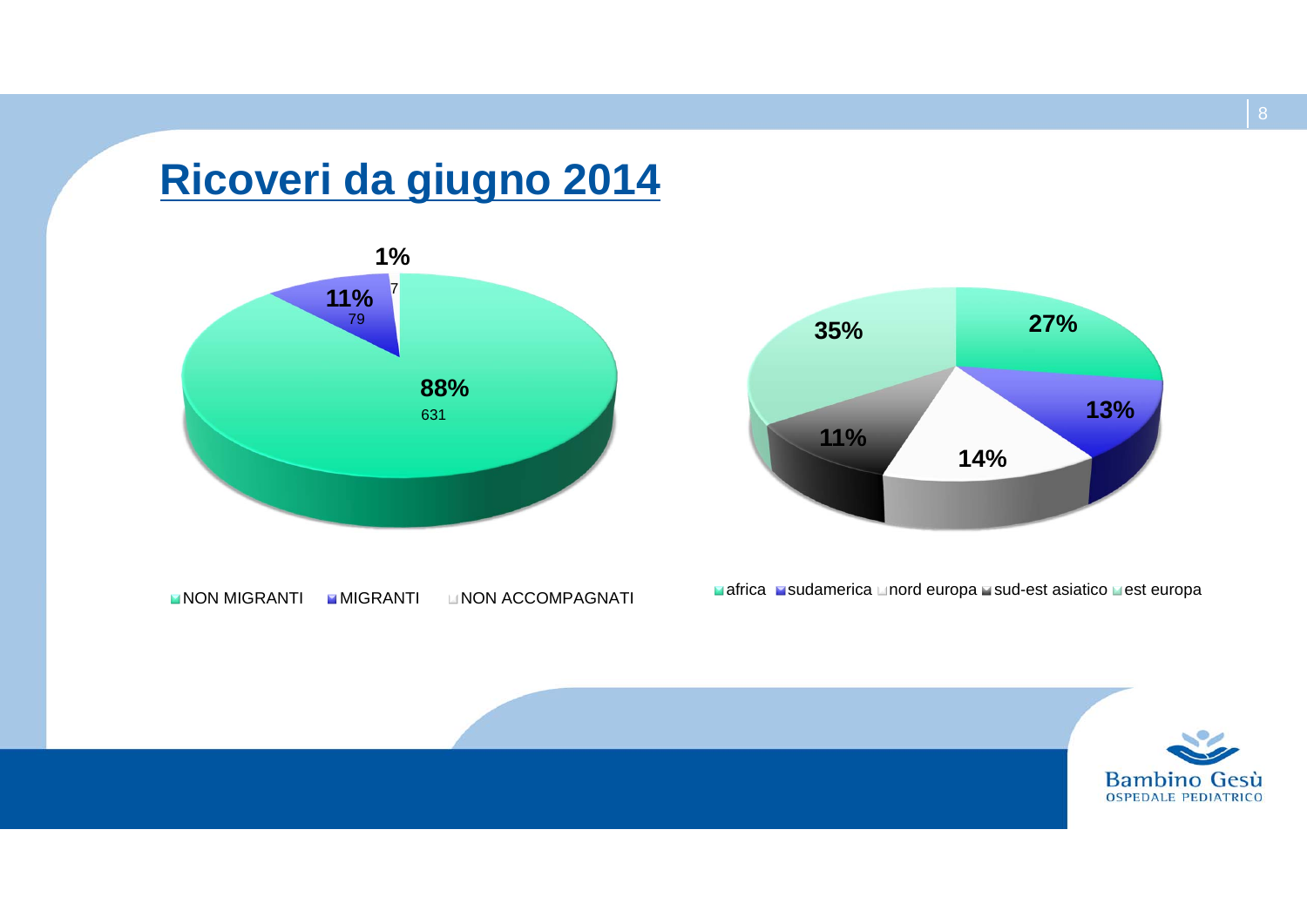## **Migranti vs non migranti: descrizione**

**Migranti**





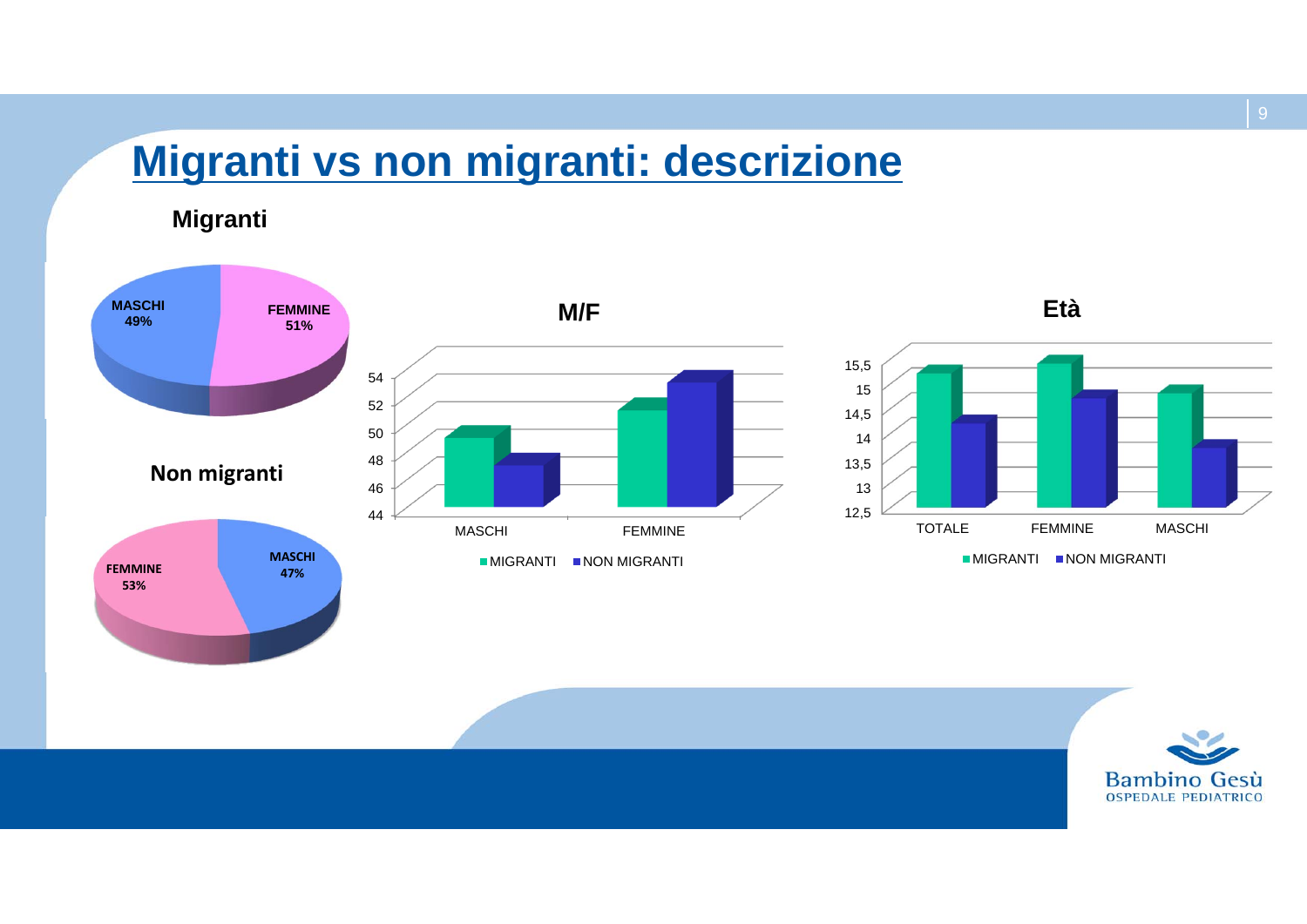## **Migranti vs non migranti: diagnosi**





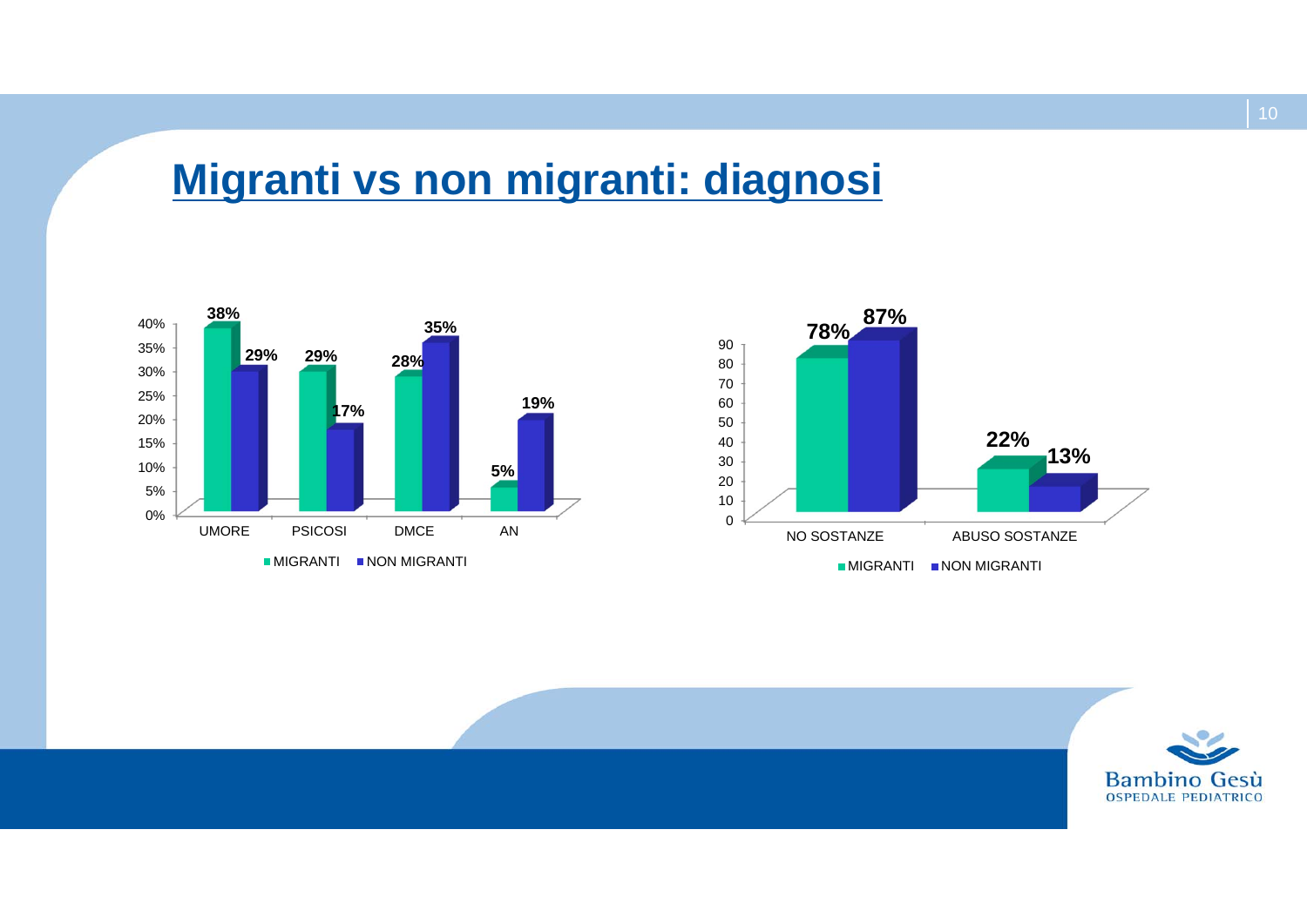**REVIEW ARTICLE** 

Narrowing the focus on the assessment of psychosis-related PTSD: a methodologically orientated systematic review

Miriam Formells-Ambrojo<sup>1</sup>\*, Alison Gracie<sup>1</sup>, Chris R. Brewin<sup>1</sup> and Amy Hardy<sup>2</sup>

<sup>1</sup>Research Department of Clinical, Educational and Health Psychology, University College London, London, UK; <sup>2</sup>Department of Psychology, Institute of Psychiatry, Psychology and Neuroscience, King's College London, London, UK

Received: 29 April 2016; Revised: 3 July 2016; Accepted: 27 August 2016; Published: 27 September 2016

- • Rates of lifetime trauma in people with severe mental illness (SMI) have been reported to be up to about 90%
- • psychosis could be a risk factor for PTSD, PTSD as risk factor for psychosis, or both disorders are part of a continuum of responses to trauma.
- • … this construct ''psychosis-related PTSD'' (PR-PTSD), defining it as ''PTSD induced as a result of the experience of psychosis and upsetting or potentially traumatic treatment experiences.''

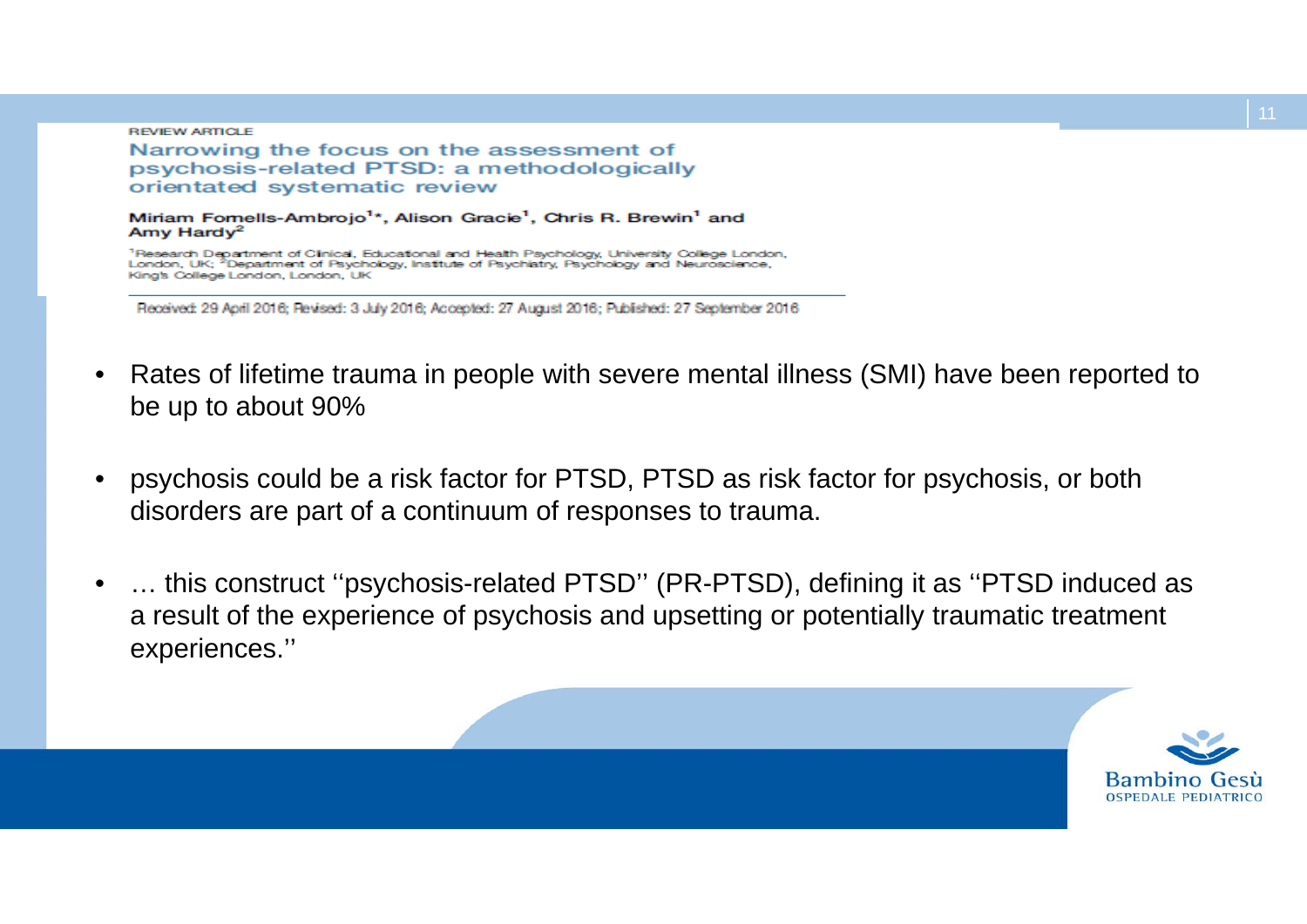### **Migranti vs non migranti: prescrizioni alla dimissione**





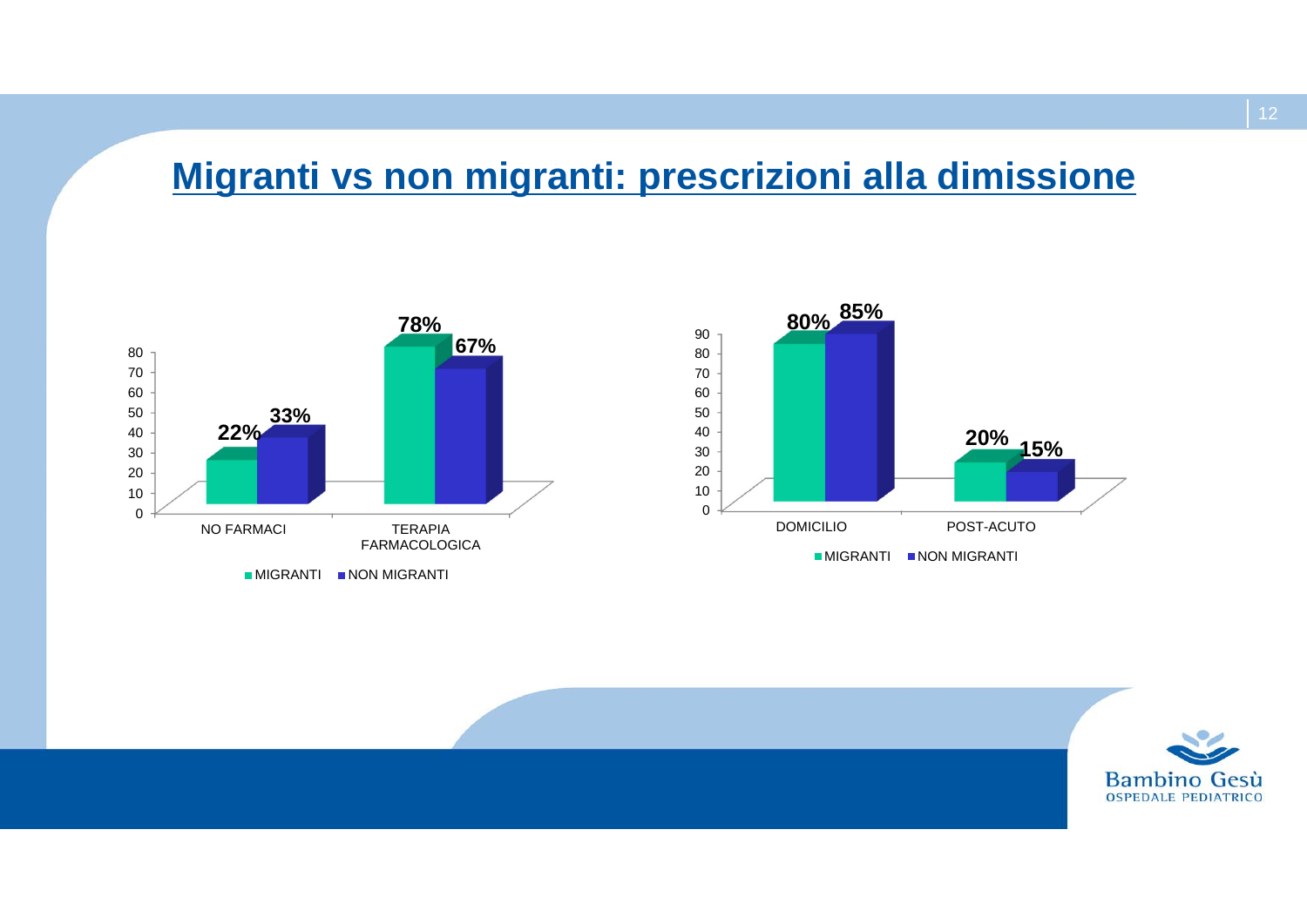## **I migranti non accompagnati**

#### **Child and Adolescent Psychiatry and Mental Health**

Review

**Open Access** 

**Rio Mod Contra** 

Mental health issues in unaccompanied refugee minors Julia Huemer\*<sup>1</sup>, Niranjan S Karnik<sup>2</sup>, Sabine Voelkl-Kernstock<sup>1</sup>, Elisabeth Granditsch<sup>1</sup>, Kanita Dervic<sup>1</sup>, Max H Friedrich<sup>1</sup> and Hans Steiner<sup>3</sup>

•... are a highly vulnerable subgroup of the refugee population

•More than 80% are males

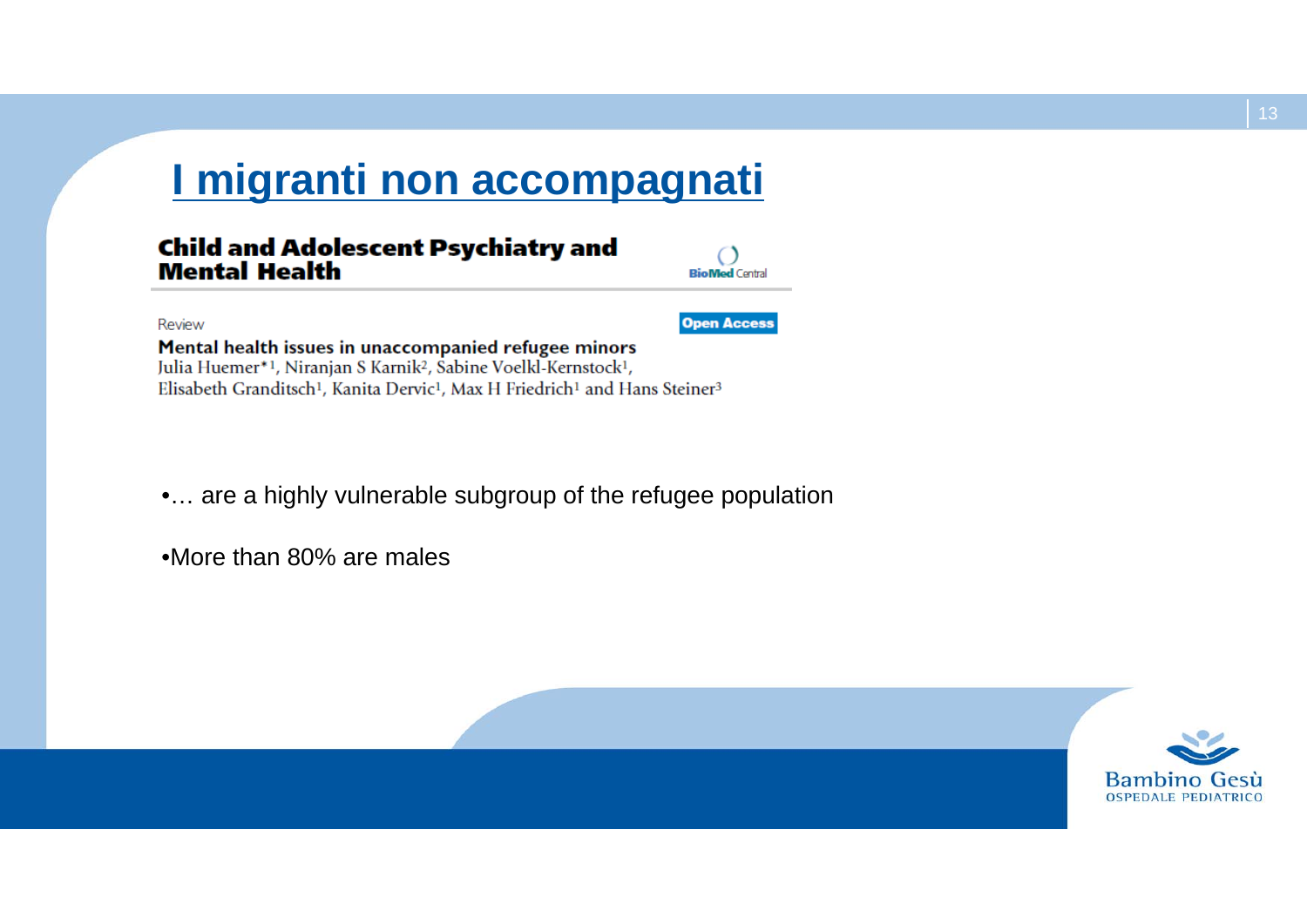## **I migranti non accompagnati**

Terminal Medicine and International Health VOLUME 22 NO 2 PP 230-238 FEBRUARY 2016 **ALCOHOL: AND AND ANOTHER** 

Health status and disease burden of unaccompanied asylum-seeking adolescents in Bielefeld, Germany: cross-sectional pilot study

L. Marquardt<sup>1</sup>, A. Krämer<sup>1</sup>, F. Fischer<sup>1</sup> and L. Prüfer-Krämer<sup>2</sup> 1. Dataronant of Public Health Madicine, School of Public Health, University of Bielefeld, Bidefeld, Germany 2 Travel Clinic, Bielefeld, Germany

#### •Female gender is important factor predicting or influencing posttraumatic stress symptoms

•Refugees have poorer physical health than the receiving population or non-refugee migrants

tal health disorders in refugee minors. Fazel and colleagues [16] reported that 11% (7-17%) were diagnosed with a post-traumatic stress disorder (PTSD), whereas Derluyn and Broekaert [17] detected severe symptoms of anxiety, depression and PTSD in 37-47% of the examined UASA. Using clinical questionnaires, Jakobsen and colleagues [18] found psychiatric disorders in 41.9% of male UASA in Norway, Most prevalent were PTSD (30.6%) and major depressive disorders (9.4%). Völkl-Kernstock and colleagues [19] diagnosed PTSD in 17.0% of unaccompanied refugee minors from Africa.



**OSPEDALE PEDIATRICO**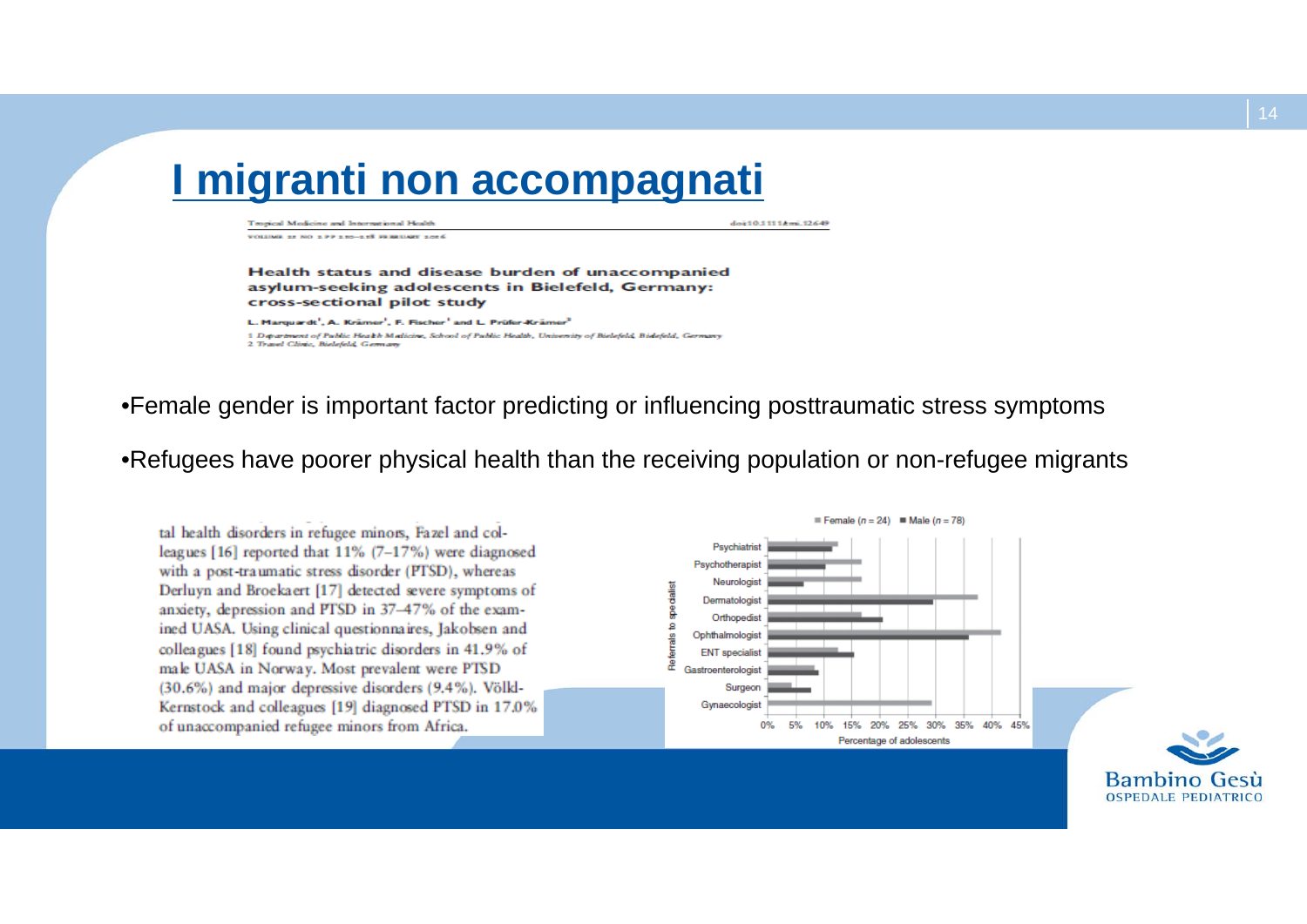## **I migranti non accompagnati**

|                   | <b>SEX</b> | <b>PAESE DI ORIGINE</b> | ETA'    | <b>PROVENIENZA</b>      | <b>MOTIVO RICOVERO</b>   | <b>DIAGNOSI</b>                                    | <b>TERAPIA</b>                               | <b>DIMISSIONE</b> | <b>CONDIZIONI ORGANICHE</b><br><b>NON PSICHIATRICHE</b> |
|-------------------|------------|-------------------------|---------|-------------------------|--------------------------|----------------------------------------------------|----------------------------------------------|-------------------|---------------------------------------------------------|
| <b>PAZIENTE 1</b> | F          | <b>NIGERIA</b>          | 16-17aa | <b>CF</b>               | <b>DISORGANIZZAZIONE</b> | <b>PSICOSI PTSD</b>                                | <b>CLOZAPINA, LITIO,</b><br><b>CLONIDINA</b> | <b>POST ACUTO</b> | TBC, HBV, ANEMIA                                        |
| <b>PAZIENTE 2</b> | M          | <b>EGITTO</b>           | 2       | CdA                     | <b>AGGRESSIVITA'</b>     | <b>CONDOTTA</b><br><b>ABUSO</b><br><b>SOSTANZE</b> | <b>NULLA</b>                                 | <b>PS</b>         | PITIRIASI VERSICOLOR                                    |
| <b>PAZIENTE 3</b> | M          | <b>EGITTO</b>           | ?       | <b>GRUPPO APP.MENTO</b> | <b>TENTATO SUICIDIO</b>  | <b>PSICOSI PTSD</b>                                | <b>QUETIAPINA,</b><br><b>CITALOPRAM</b>      | <b>TUTORE</b>     | <b>CRISI CONVULSIVE</b>                                 |
| <b>PAZIENTE 4</b> | M          | <b>EGITTO</b>           | 16aa    | <b>COMUNITA'</b>        | <b>DISORGANIZZAZIONE</b> | <b>PSICOSI PTSD</b>                                | <b>RISPERIDONE</b>                           | <b>POST ACUTO</b> | ------------                                            |
| <b>PAZIENTE 5</b> | M          | <b>EGITTO</b>           | - ?     | CdA                     | <b>AGGRESSIVITA'</b>     | <b>PSICOSI PTSD</b>                                | <b>RISPERIDONE</b>                           | <b>TUTORE</b>     |                                                         |
| <b>PAZIENTE 6</b> | M          | 2                       |         | <b>STRADA</b>           | <b>DISORGANIZZAZIONE</b> | <b>PSICOSI PTSD</b>                                | <b>OLANZAPINA</b>                            | <b>TRASFERITO</b> | <b>CONDILOMI</b>                                        |
| <b>PAZIENTE 7</b> | M          | <b>EGITTO</b>           | 15aa    | CdA                     | <b>TENTATO SUICIDIO</b>  | <b>DMCE</b>                                        | <b>RISPERIDONE</b>                           | PA                | --------------                                          |

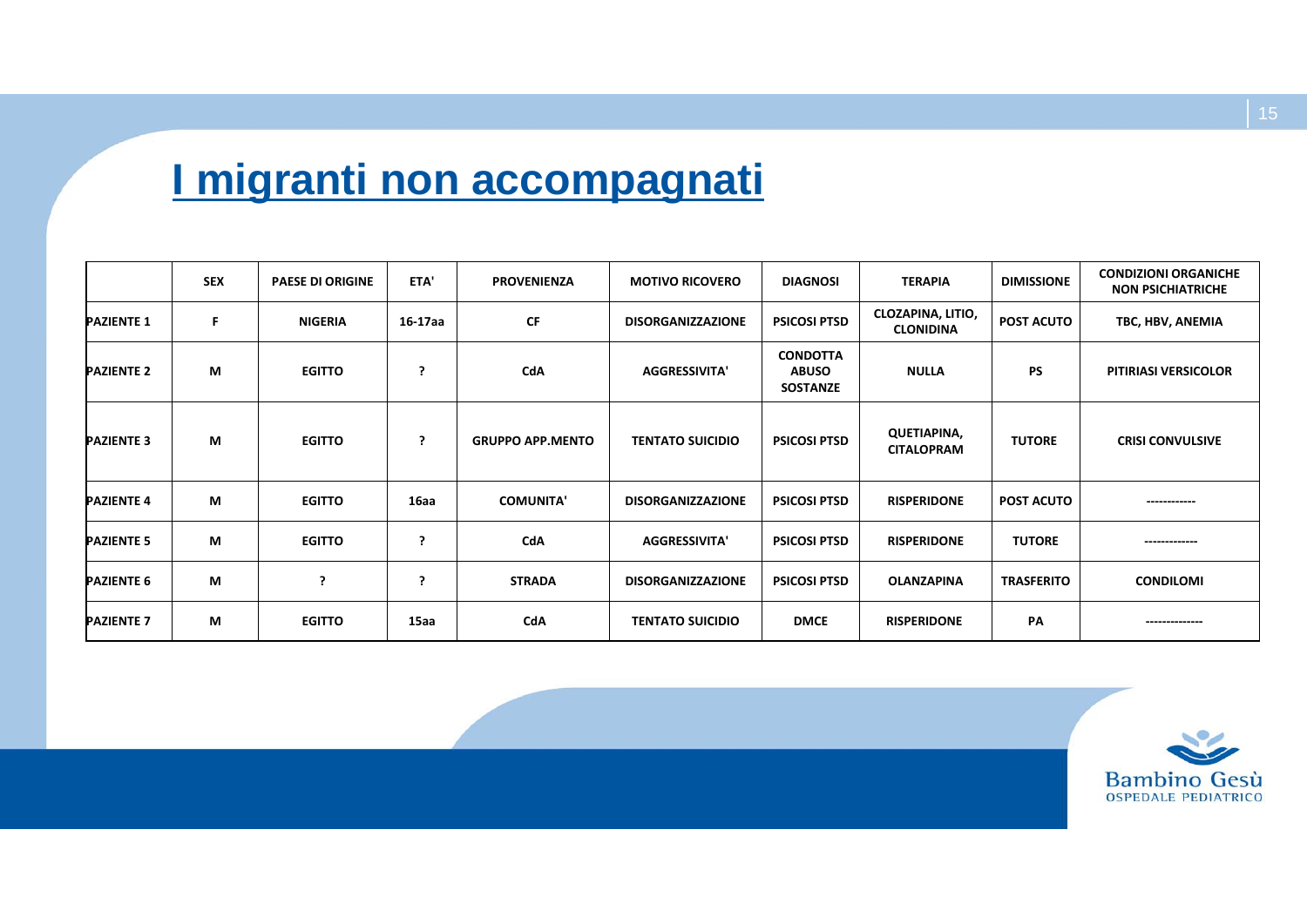## **Conclusioni: criticità e prospettive**



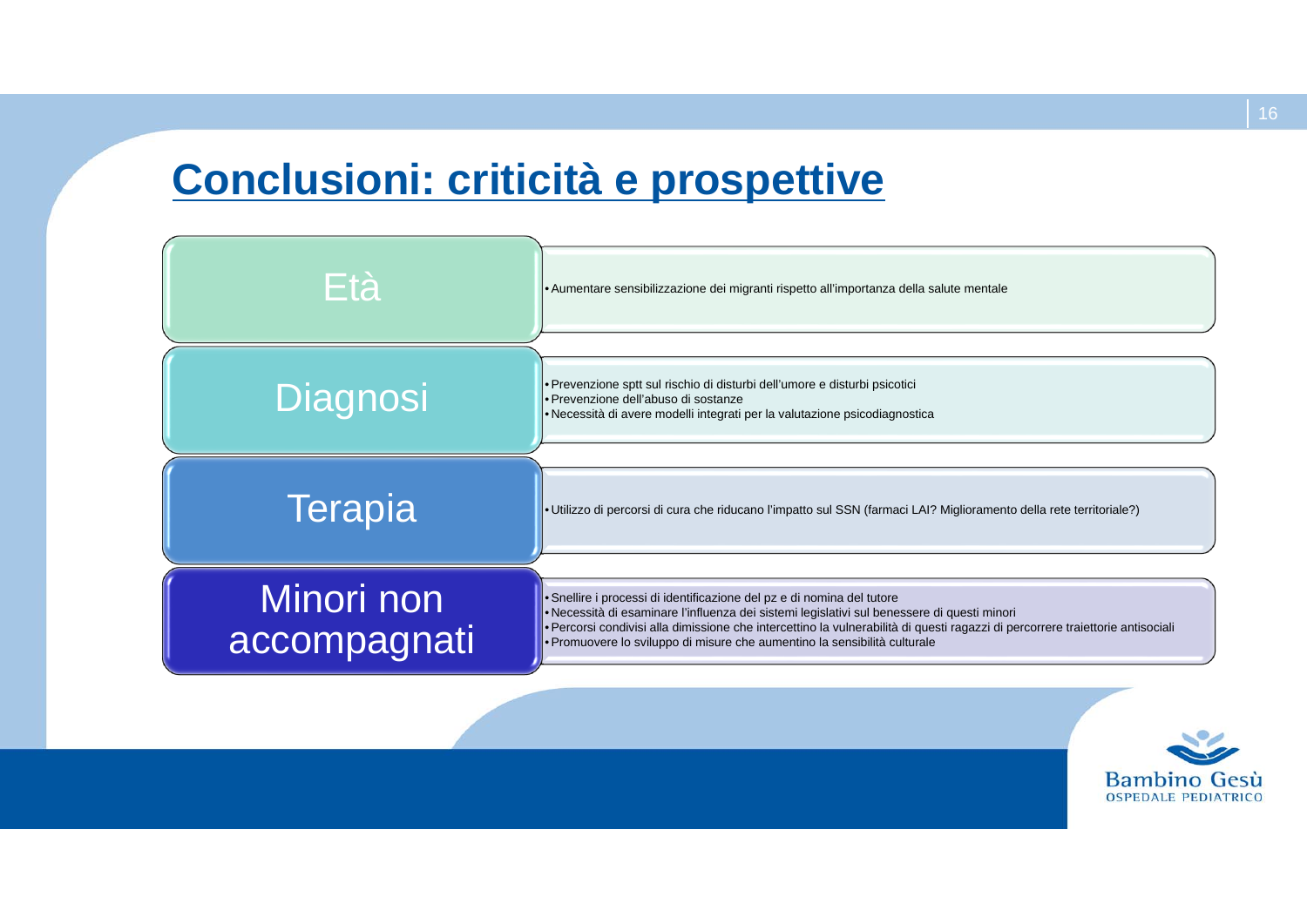

### **Protocollo olistico multidisciplinare per l'accertamento dell'età**

- un assistente sociale,
- un pediatra con competenze auxologiche,
- uno psicologo dell'età evolutiva e/o un neuropsichiatra infantile;
- un mediatore interculturale



17